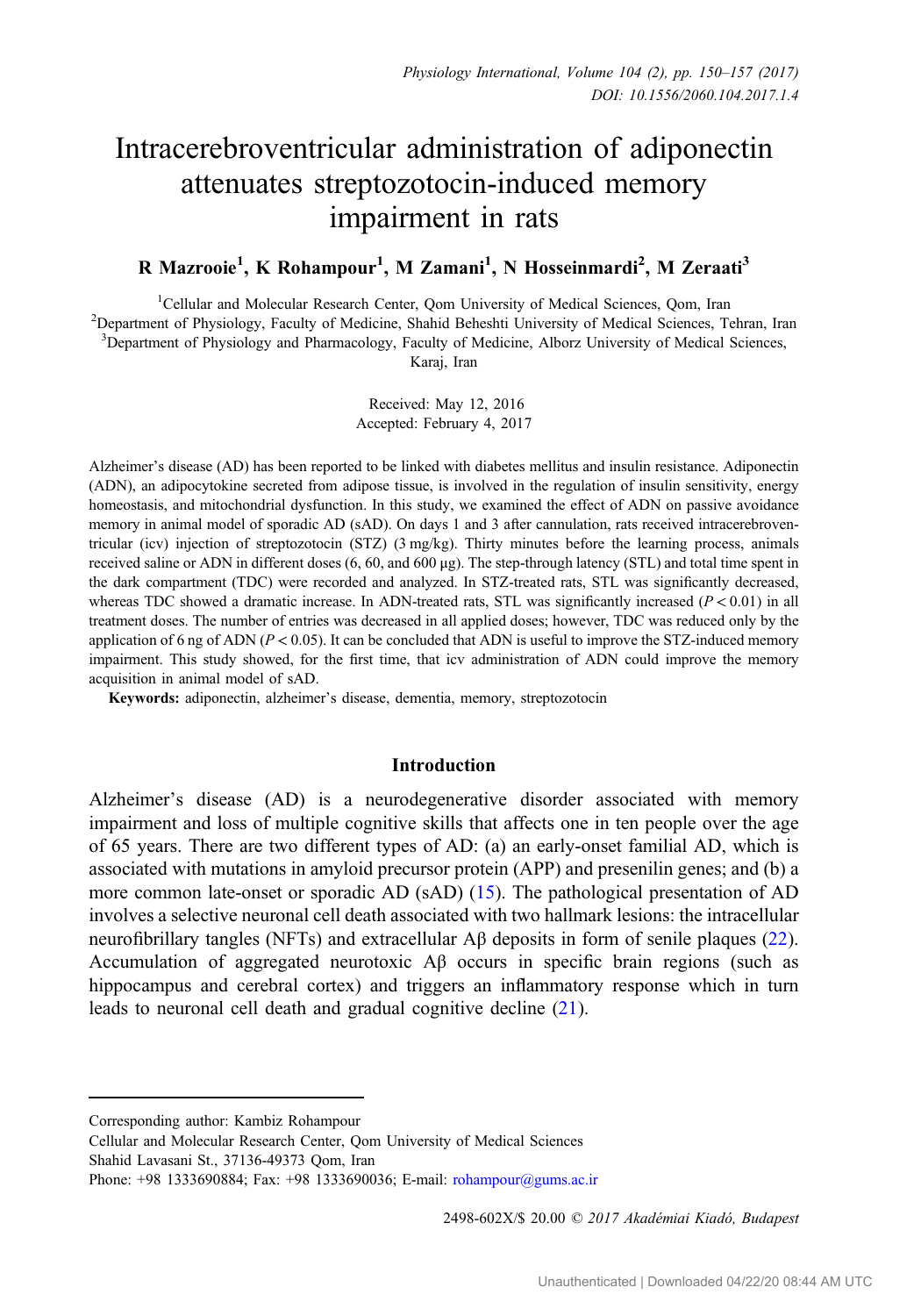The hippocampus expresses high levels of insulin receptors (IRs), and intact insulin signaling is necessary for learning, memory, and synaptic plasticity [\(29\)](#page-7-0). AD brains have lower levels of insulin, IRs, and insulin-like growth factor, which could further implicate insulin resistance in AD pathology  $(4)$  $(4)$ . Currently, the use of intracerebroventricular (icv) streptozotocin (STZ) injections, which suppresses IR protein level, is a well-established animal model of sAD. Indeed, insulin dysfunction leads to overactivation of glycogen synthase kinase-3β, which in turn causes tau hyper phosphorylation and NFT formation and potentiates  $\text{A}$ β aggregation ([23](#page-7-0)).

Epidemiologic studies have shown that overweight and obesity are associated with cognitive impairment, dementia, and increased risk of AD. Proteins secreted from the adipose tissue, known as adipokines, have important functions in regulating the metabolism of the whole body  $(14)$  $(14)$ .

Adiponectin (ADN), the most abundant adipokine present in plasma and cerebrospinal fluid, is inversely correlated with obesity and diabetes mellitus type 2 (T2DM) [\(10](#page-6-0)). ADN exerts its biological actions through its known receptors, adipoR-1 and adipoR-2, which are prevalently expressed in skeletal muscle and liver, respectively; however, both receptors have also been found in hypothalamus and hippocampal neurons [\(12](#page-6-0)). ADN diminishes the expression of pro-inflammatory cytokines and increases the anti-inflammatory ones [\(26](#page-7-0)). Many reports indicate that ADN has insulin-sensitizing effects and is decreased in insulinresistant patients ([10\)](#page-6-0). Clinical studies have shown that ADN level decreases in T2DM, mild cognitive impairment (MCI), and AD ([25\)](#page-7-0). Administration of ADN could attenuate insulin resistance, possibly by decreasing tissue triglyceride levels [\(27](#page-7-0)). Considering insulin resistance as a promoting factor in sAD, the aim of this study was to examine whether the insulinsensitizing effects of ADN could reverse the STZ-induced dementia in rats.

#### Materials and Methods

#### Animals

Adult male Wistar rats (250–300 g, Pasteur Institute, Iran) were housed four per cage in a temperature controlled room (22  $\pm$  2 °C), with a 12–12 h light–dark cycle and *ad libitum* access to food and water. All studies were performed in accordance with the ethical guidelines of the "Ethical Committee of Qom University of Medical Sciences," which are based on the "NIH Guide for the Care and Use of Laboratory Animals."

#### Experimental procedure

A total of 40 rats were divided into six experimental groups  $(n = 7)$ , namely, Intact, Sham, STZ, STZ+ADN (6, 60, and 600 ng), which have been shown to be effective in other dose–response studies [\(3](#page-6-0)). Sham group received icv injection of 10 μl of artificial cerebrospinal fluid (aCSF; containing 147 mM NaCl, 2.9 mM KCl, 1.6 mM MgCl, 1.7 mM CaCl, and 2.2 mM dextrose), whereas the STZ group received STZ (3 mg/kg, icv) on days 1 and 3 after cannulation.

#### Treatments

Rats were anesthetized with a mixture of ketamine [80 mg/kg, intraperitoneal (ip)] and xylazine (20 mg/kg, ip) and unilaterally implanted with cannulae (23 gauge) placed in the lateral ventricles; anteroposterior: Bregma, mediolateral: ±1.5 mm "lateral to the" midline,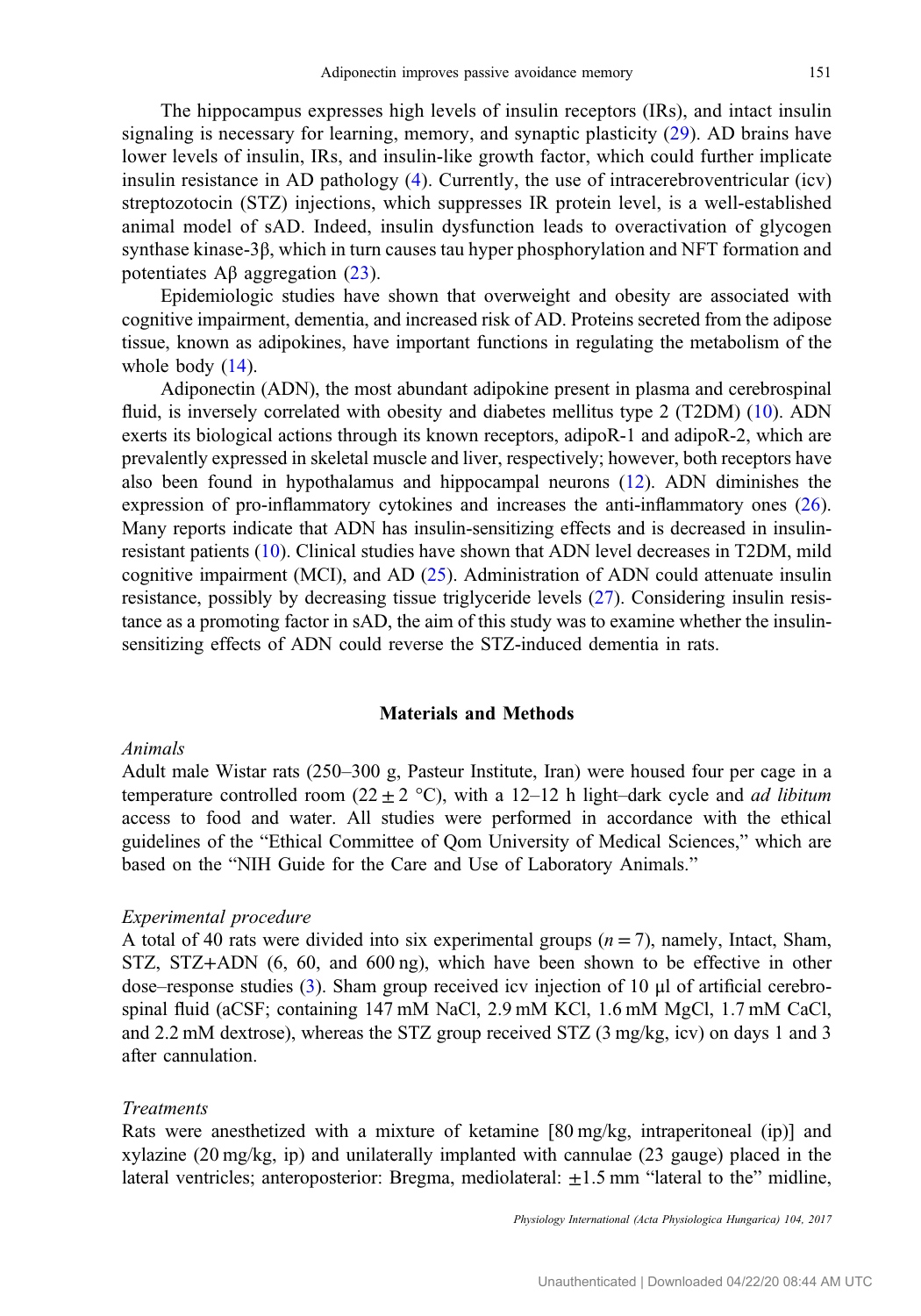and dorsoventral: −3 mm according to the atlas of Paxinos [\(18](#page-7-0)). Two small screws were inserted into the skull and cannulae were fixed to them using dental cement. After recovery, icv injections were performed by an injection needle (30 gauge) connected to a 10-μl Hamilton microsyringe. Rats were conscious during injection and gently restrained by hand. The injection procedure took 2 min, and the injection needles (extending 1 mm from the end of the guide cannulae) were left in place for 1 min. On days 1 and 3 after cannulation, animals received 10 μl volume of vehicle (aCSF) or STZ (3 mg/kg) dissolved in aCSF ([20](#page-7-0)). The timeline of different procedures is shown in Fig. 1.

#### Behavioral assessment

The passive avoidance task was used to examine the memory acquisition and retrieval based on the negative reinforcement, as described elsewhere ([28](#page-7-0)). Shortly, the step-through passive avoidance apparatus consisted of a light and a dark chamber (30 cm  $\times$  20 cm  $\times$ 20 cm each). The floor of the dark chamber is consisted of 2 mm thin, electrified, stainless steel rods. On days 1 and 3, rats received  $STZ$  (3 mg/kg, icv). On day 6, animals were allowed to explore each chamber for adaptation. On day 7, saline or ADN was injected 30 min before the learning process. Rats were then placed in the lighted chamber, and a shock (50 Hz, 0.5 mA, 2 s) was delivered, following entrance to the dark compartment. After 5 min, the immediate memory was tested and step-through latency (STL) and the number of entries into the dark compartment were measured. Early and late retention tests were performed 1 and 7 days after training, and the time spent in the dark compartment (TDC) was recorded up to 300 s.

#### Statistical analysis

Results are expressed as mean  $\pm$  SEM of STL, TDC, and number of entries. Data were analyzed using ordinary one-way analysis of variances (ANOVA). Where appropriate, ANOVA was followed by Bonferroni post-hoc test to determine the group differences.  $P < 0.05$  was considered as level of statistical significance in all comparisons.

#### Histological verification

Following behavioral testing, animals were deeply anesthetized by  $CO<sub>2</sub>$  inhalation, decapitated, and the brains were removed and fixed in formalin. For histological examination of injection site, 100-μm-thick coronal sections were taken, and the injection sites were examined for each side under light microscopy. Among all experiments, the injection trace of four rats did not fit to the lateral ventricle, and these data were excluded from further analysis.



Fig. 1. Timeline of the experimental procedure. One week after cannulation, icv injection of ADN/aCSF was performed 30 min before training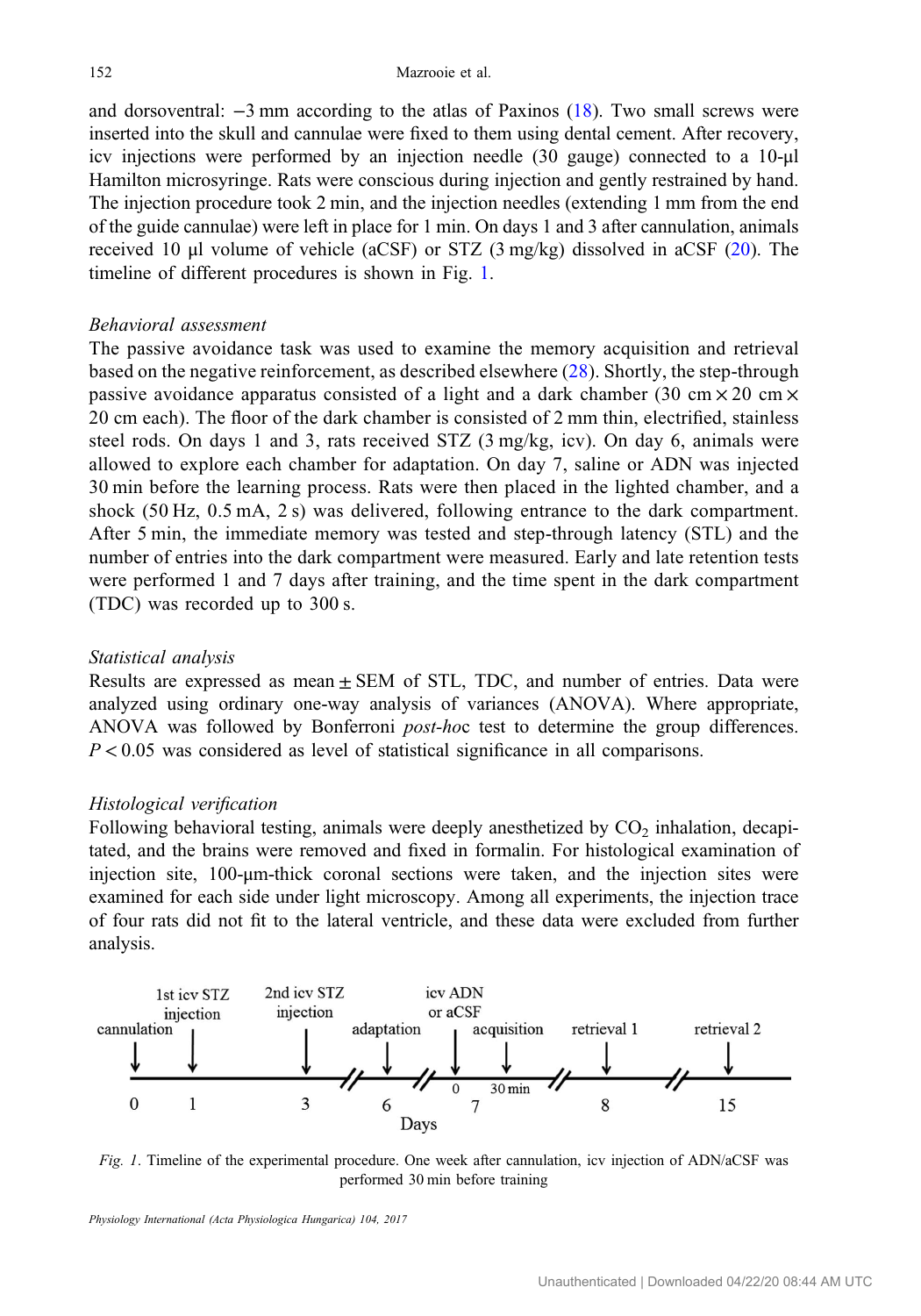#### Results

<span id="page-3-0"></span>Effect of icv injection of STZ on memory acquisition in passive avoidance task The sham-operated rats, which received aCSF (icv) instead STZ, did not show any significant difference compared with the naive animals in any of the parameters  $(t$ -test, data not shown). As shown in Fig. 2A, the mean STL of rats receiving STZ was  $11.3 \pm 7.8$  s, which was significantly  $(P < 0.001)$  less than the STL of sham-operated rats  $(265.7 \pm 34.3 \text{ s})$ . Comparison of the number of trials to acquisition showed a significant difference between sham and STZ-treated rats  $(1.14 \pm 0.1 \text{ vs. } 2.7 \pm 0.5, P < 0.01)$ . The cutoff time was 300 s (Fig. 2B).

Acute icv ADN administration prevented the STL reduction in STZ-treated rats Administration of different doses (6, 60, and 600 ng) of ADN into the cerebral ventricles 30 min prior to training, improved both the acquisition and retrieval of passive avoidance



Fig. 2. Effects of icv-STZ injection and ADN treatment on STL during acquisition phase (A) and on the number of trails to acquisition (B). Values are expressed as mean  $\pm$  SEM. \*\*P < 0.05, \*\*\*P < 0.001, STZ vs. Sham.  ${}^{#}P$  < 0.05,  $^{***}P$  < 0.01,  $^{***}P$  < 0.001, STZ+ADN vs. STZ. (n = 7, ANOVA multiple group comparison, Bonferroni *post-hoc* test)

Physiology International (Acta Physiologica Hungarica) 104, 2017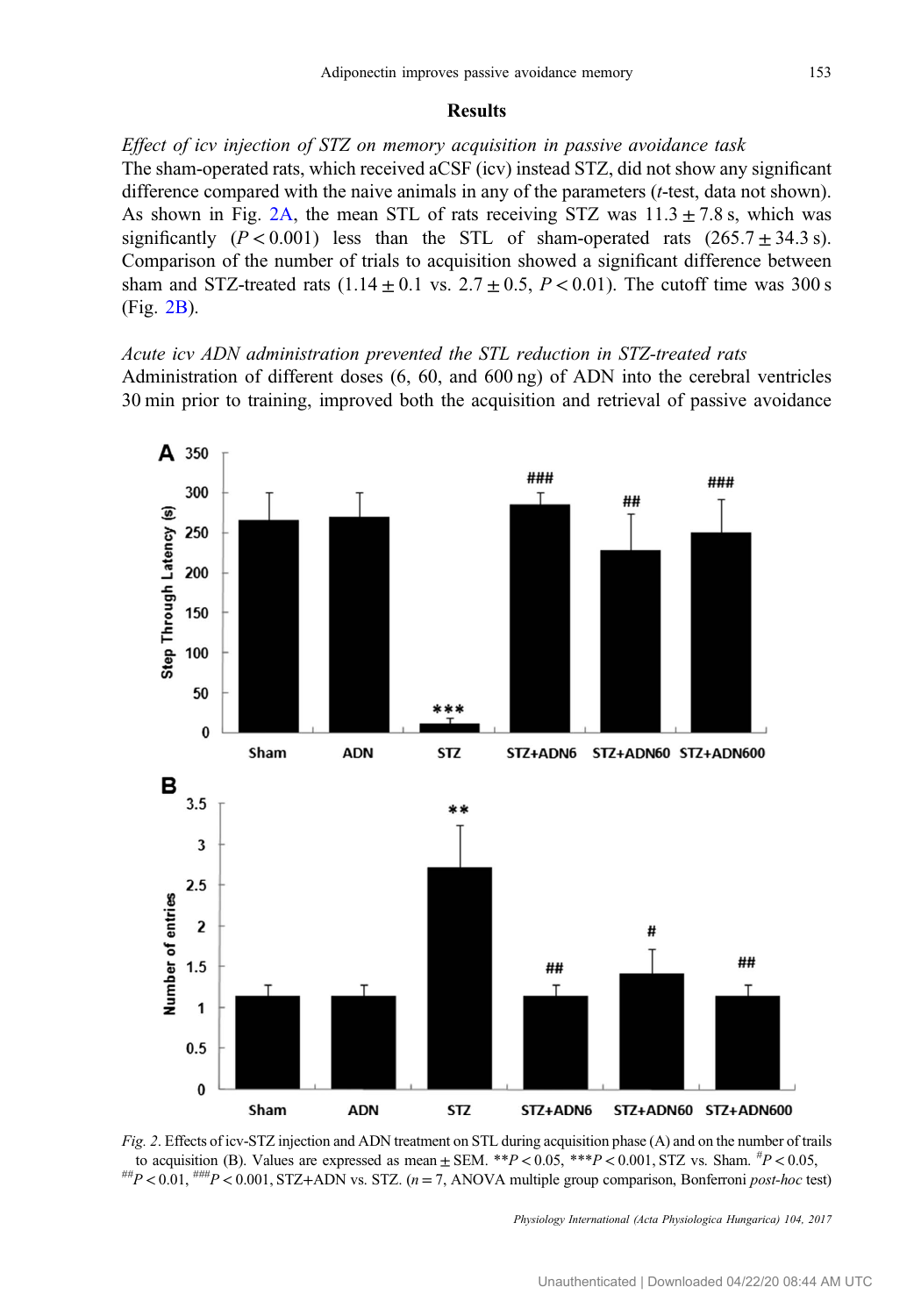<span id="page-4-0"></span>memory (Fig. [2A](#page-3-0)). Injection of 6 ng of ADN significantly increased the STL (STZ:  $2.7 \pm$ 0.5 s vs. STZ+ADN6:  $285.3 \pm 14.7$  s,  $P < 0.01$ ). Also, ADN at the dose of 60 and 600 ng enhanced the STL compared with STZ-treated rats (STZ:  $2.7 \pm 0.5$  s vs. STZ+ADN60:  $227.6 \pm 47.2$  s,  $P < 0.05$  and STZ:  $2.7 \pm 0.5$  s vs. STZ+ADN600:  $250.4 \pm 41.8$  s,  $P < 0.01$ ). The number of trials to acquisition showed the same pattern of improvement; STZ-treated rats entered  $2.7 \pm 0.5$  times, while 6 ng of ADN treatment decreased the number of entries to 1.14  $\pm$  0.1 (P < 0.01). Injection of 60 and 600 ng of ADN reduced the trials to 1.4  $\pm$  0.3  $(P < 0.05)$  and  $1.14 \pm 0.1$   $(P < 0.01)$ , respectively (Fig. [2B\)](#page-3-0).

## ADN administration before training improved the early memory retrieval

As shown in Fig. 3A, one day after training STZ-treated animals spent significantly longer time in the dark compartment compared with the sham group (STZ:  $204.1 \pm 35.5$  s vs.  $29.3 \pm 29.3$  s,



Fig. 3. Early and late retrieval in passive avoidance task shown as TDC on day 1 (A) and day 7 after acquisition (B). TDC is indicated in seconds, as mean  $\pm$  SEM.  $*P < 0.05$ ,  $*P < 0.01$ , STZ vs. Sham.  ${}^{#}P < 0.05$ , STZ vs. STZ+ADN.  $(n = 7, ANOVA, Bonferroni post-hoc test)$ 

Physiology International (Acta Physiologica Hungarica) 104, 2017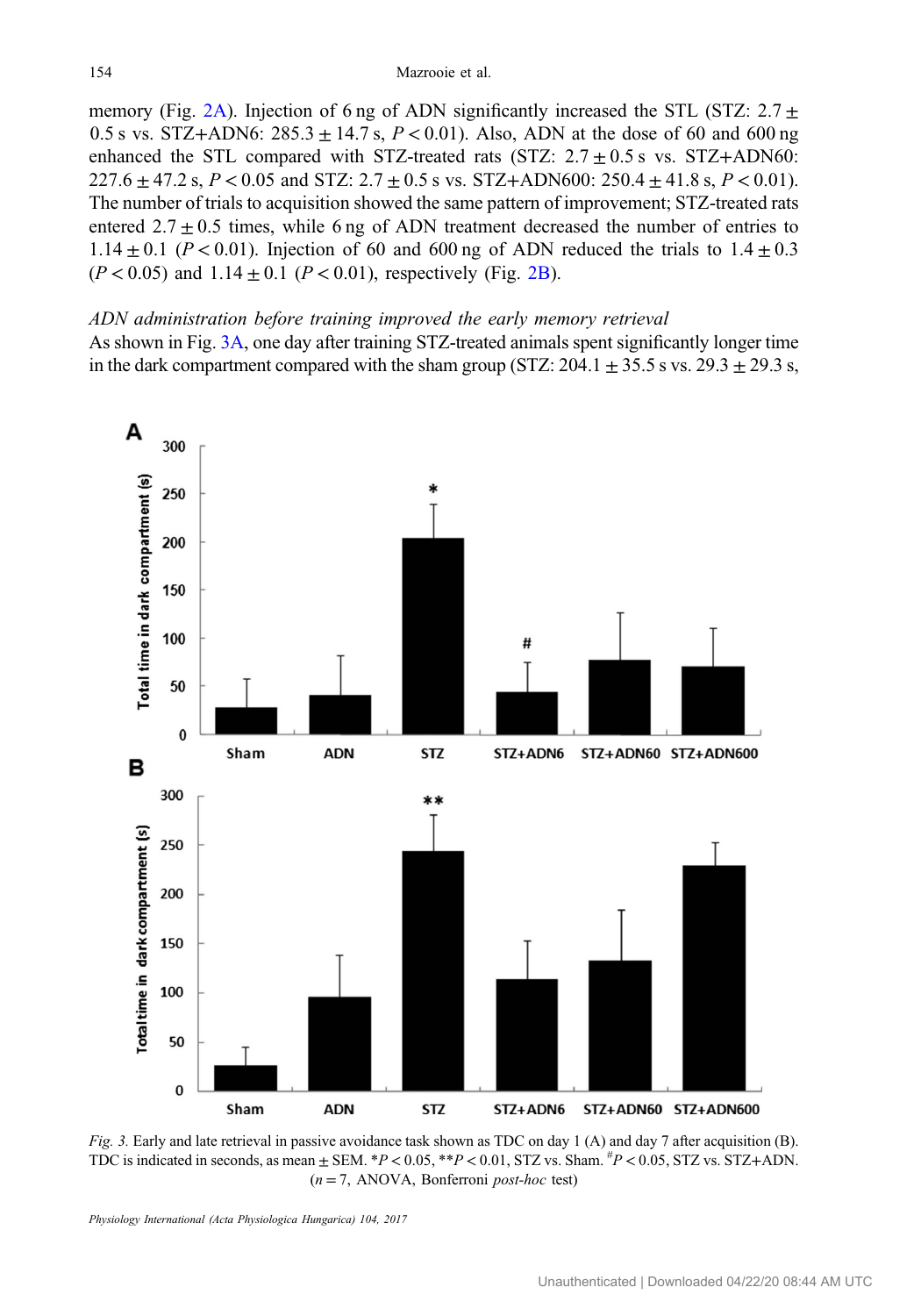$P < 0.05$ ). The same trend in memory impairment was observed 7 days after training (Sham: 27.1  $\pm$  18.3 vs. STZ: 244.7  $\pm$  37.5,  $P < 0.01$ ), which is shown in Fig. [3B](#page-4-0).

One-way ANOVA with Bonferroni post-hoc test revealed that ADN only at the dose of 6 ng could improve early memory retrieval, one day after training (STZ:  $204.1 \pm 35.5$  s vs.  $50.4 \pm 26$  s,  $P < 0.05$ ). Other doses could not exert a significant effect on early and late memory retrieval (Fig. [3A](#page-4-0) and [B\)](#page-4-0). The injection of ADN in intact animals did not cause any significant change in assessed parameters compared with the sham-operated rats.

# Discussion

The results of this study indicate that icv administration of ADN before the acquisition process of learning could improve the memory retrieval in rat model of dementia.

Reduced cellular response to insulin leads to hyperinsulinemia, and excessive insulin increases cell proliferation and also induces oxidative stress [\(16](#page-7-0)). Insulin can improve memory, and insulin deficiency plays a key role in memory impairment and development of dementia ([6\)](#page-6-0). In contrast to adipokines, such as tumor necrosis factor- $\alpha$  (TNF $\alpha$ ) and monocyte chemoattractant protein-1, which cause insulin resistance, ADN expression is reduced in insulin-resistant rats ([11\)](#page-6-0). Pro-inflammatory cytokines are also involved in insulin resistance. Elevated levels of interleukin-1β (IL-1β), IL-10, and TNFα, which are inversely related to serum ADN, increase the risk of T2DM [\(13](#page-7-0)). Several pieces of evidence suggest that the insulin-sensitizing action of ADN depends on modulation of insulin-signaling molecules and regulation of glucose and lipid metabolism ([2\)](#page-6-0). ADN stimulates lipolysis and lipid oxidation, and thereby regulates lipid transfer into non-adipose tissues. Ceramide, a cytotoxic and insulin-desensitizing lipid metabolite, is converted to sphingosine-1-phosphate, a process triggered by ADN that improves hepatic insulin action [\(24](#page-7-0)).

Some adipokines such as leptin and ADN are involved in the development of dementia. Clinical studies have shown that circulating ADN decreases in MCI and AD  $(25)$  $(25)$ . This is consistent with our findings that exogenous ADN injection could improve the impaired memory after insulin signaling deficiency. Others have reported that chronic donepezil treatment decreases serum leptin, whereas it increases ADN levels in patients with AD [\(17](#page-7-0)). García-Casares et al. [\(7](#page-6-0)) showed that lower levels of ADN correlated with a lower gray matter volume and reduced cerebral glucose metabolism in temporal regions. The brain of older patients is more vulnerable to lower glucose levels. It is known that astrocytes transform glucose into lactate, which contributes to synapse and memory formation [\(8](#page-6-0)).

A vast number of leptin and ADN receptors are expressed within the hippocampus, which is involved in learning and memory. ADN has been shown to reduce the level of oxidative stress and kainic acid-induced cytotoxicity in cultured hippocampal neurons. These antioxidative and neuroprotective effects of ADN are mediated by the  $\alpha$ -amino-3-hydroxy-5methyl-4-isoxazolepropionic acid pathway [\(19\)](#page-7-0). On the other hand, it has been shown that some adipokines, such as leptin, enhance N-methyl-D-aspartate receptor function and induce hippocampal long-term potentiation [\(9](#page-6-0)). Some evidence from our laboratory showed that icv administration of ADN could also potentiate synaptic efficacy (unpublished data), which can further emphasize the involvement of ADN in learning and memory.

ADN directly strengthens hepatic insulin signaling by upregulating IRS-2 expression through an interleukin (IL)-6-dependent pathway [\(1](#page-6-0)). The adaptor protein APPL1 has been identified as a key scaffold protein to mediate some actions of both insulin and ADN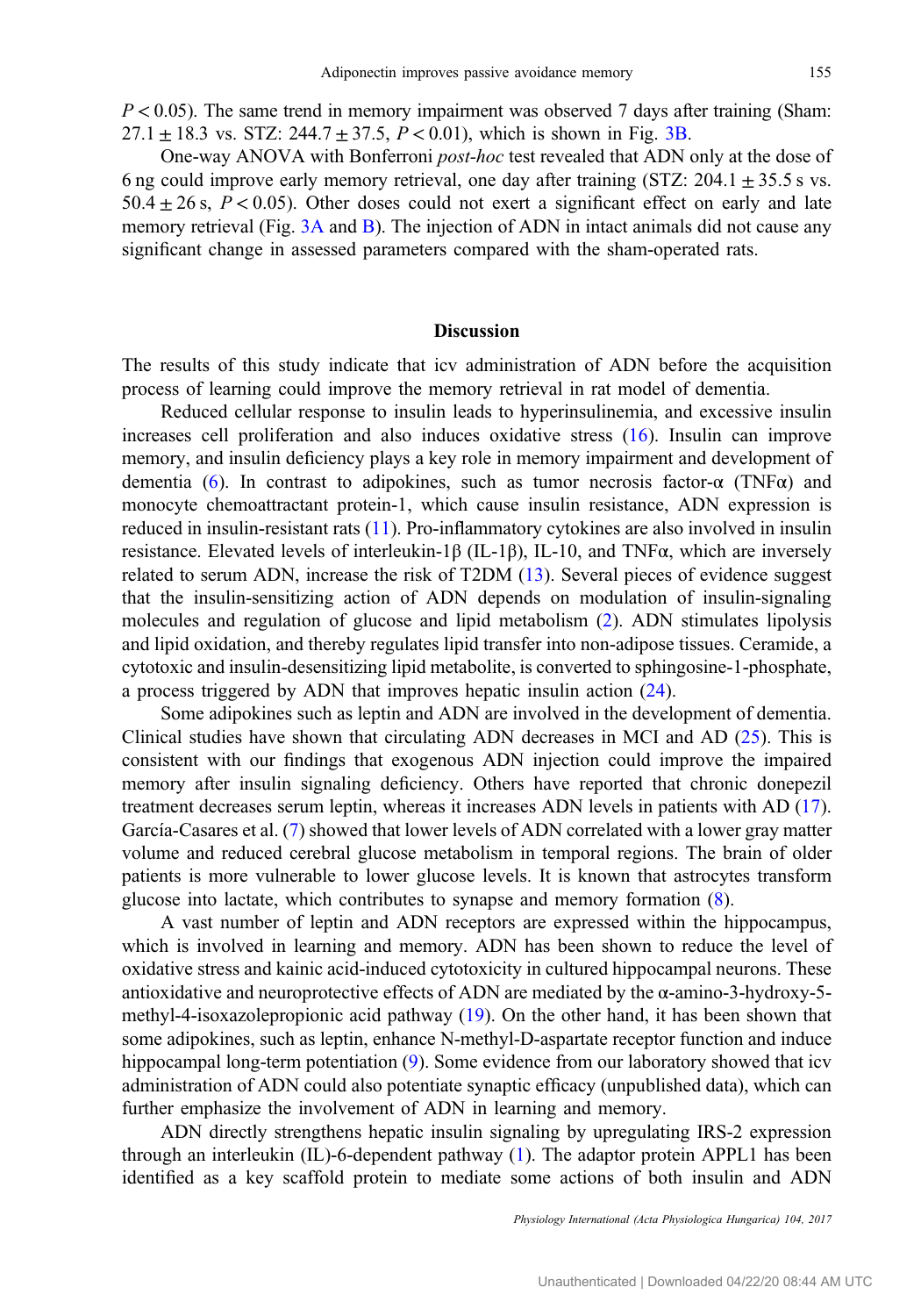<span id="page-6-0"></span>receptors. Thus, APPL1 has been implicated in the insulin-sensitizing effect of ADN (5). This signaling cross-talk between ADN and insulin receptor could, in part, explain the memory improving effect of ADN observed in this study.

# Conclusion

The results of this study showed, for the first time, a direct link between ADN, as an insulin-sensitizing adipokine, and memory improvement in an animal model of sAD. Further studies are needed to elucidate the molecular mechanisms underlying the close relationship between ADN, memory, and dementia.

## Acknowledgements

This study was supported by a grant from Qom University of Medical Sciences in Qom, Iran. The authors alone are responsible for the content and writing of the paper.

#### Conflict of interest

There is no conflict of interest for any of the contributing authors.

# REFERENCES

- 1. Awazawa M, Ueki K, Inabe K, Yamauchi T, Kubota N, Kaneko K, Kobayashi M, Iwane A, Sasako T, Okazaki Y, Ohsugi M, Takamoto I, Yamashita S, Asahara H, Akira S, Kasuga M, Kadowaki T: Adiponectin enhances insulin sensitivity by increasing hepatic IRS-2 expression via a macrophage-derived IL-6-dependent pathway. Cell Metab. 13, 401–412 (2011)
- 2. Benomar Y, Amine H, Crépin D, Al Rifai S, Riffault L, Gertler A, Taouis M: Central Resistin/TLR4 impairs adiponectin signaling contributing to insulin and FGF21 resistance. Diabetes 65, 913–926 (2016)
- 3. Coope A, Milanski M, Araújo EP, Tambascia M, Saad MJ, Geloneze B, Velloso LA: AdipoR1 mediates the anorexigenic and insulin/leptin-like actions of adiponectin in the hypothalamus. FEBS Lett. 582, 1471–1476 (2008)
- 4. Craft S: Alzheimer disease: insulin resistance and AD extending the translational path. Nat. Rev. Neurol. 8, 360–362 (2012)
- 5. Deepa SS, Dong LQ: APPL1: role in adiponectin signaling and beyond. Am. J. Physiol. Endocrinol. Metab. 296, E22–E36 (2009)
- 6. De Felice FG, Benedict C: A key role of insulin receptors in memory. Diabetes 64, 3653–3655 (2015)
- 7. García-Casares N, García-Arnés JA, Rioja J, Ariza MJ, Gutiérrez A, Alfaro F, Nabrozidis A, González-Alegre P, González-Santos P: Alzheimer's like brain changes correlate with low adiponectin plasma levels in type 2 diabetic patients. J. Diabetes Complications 30, 281–286 (2016)
- 8. González-Reyes RE, Aliev G, Ávila-Rodrigues M, Barreto GE: Alterations in glucose metabolism on cognition: a possible link between diabetes and dementia. Curr. Pharm. Des. 22, 812–818 (2016)
- 9. Harvey J, Solovyova N, Irving A: Leptin and its role in hippocampal synaptic plasticity. Prog. Lipid Res. 45, 369–378 (2006)
- 10. Hotta K, Funahashi T, Arita Y, Takahashi M, Matsuda M, Okamoto Y, Iwahashi H, Kuriyama H, Ouchi N, Maeda K, Nishida M, Kihara S, Sakai N, Nakajima T, Hasegawa K, Muraguchi M, Ohmoto Y, Nakamura T, Yamashita S, Hanafusa T, Matsuzawa Y: Plasma concentrations of a novel, adipose-specific protein, adiponectin, in type 2 diabetic patients. Arterioscler. Thromb. Vasc. Biol. 20, 1595–1599 (2000)
- 11. Hu E, Liang P, Spiegelman BM: AdipoQ is a novel adipose-specific gene dysregulated in obesity. J. Biol. Chem. 271, 10697–10703 (1996)
- 12. Jeon BT, Shin HJ, Kim JB, Kim YK, Lee DH, Kim KH, Kim HJ, Kang SS, Cho GJ, Choi WS, Roh GS: Adiponectin protects hippocampal neurons against kainic acid-induced excitotoxicity. Brain Res. Rev. 61, 81–88 (2009)